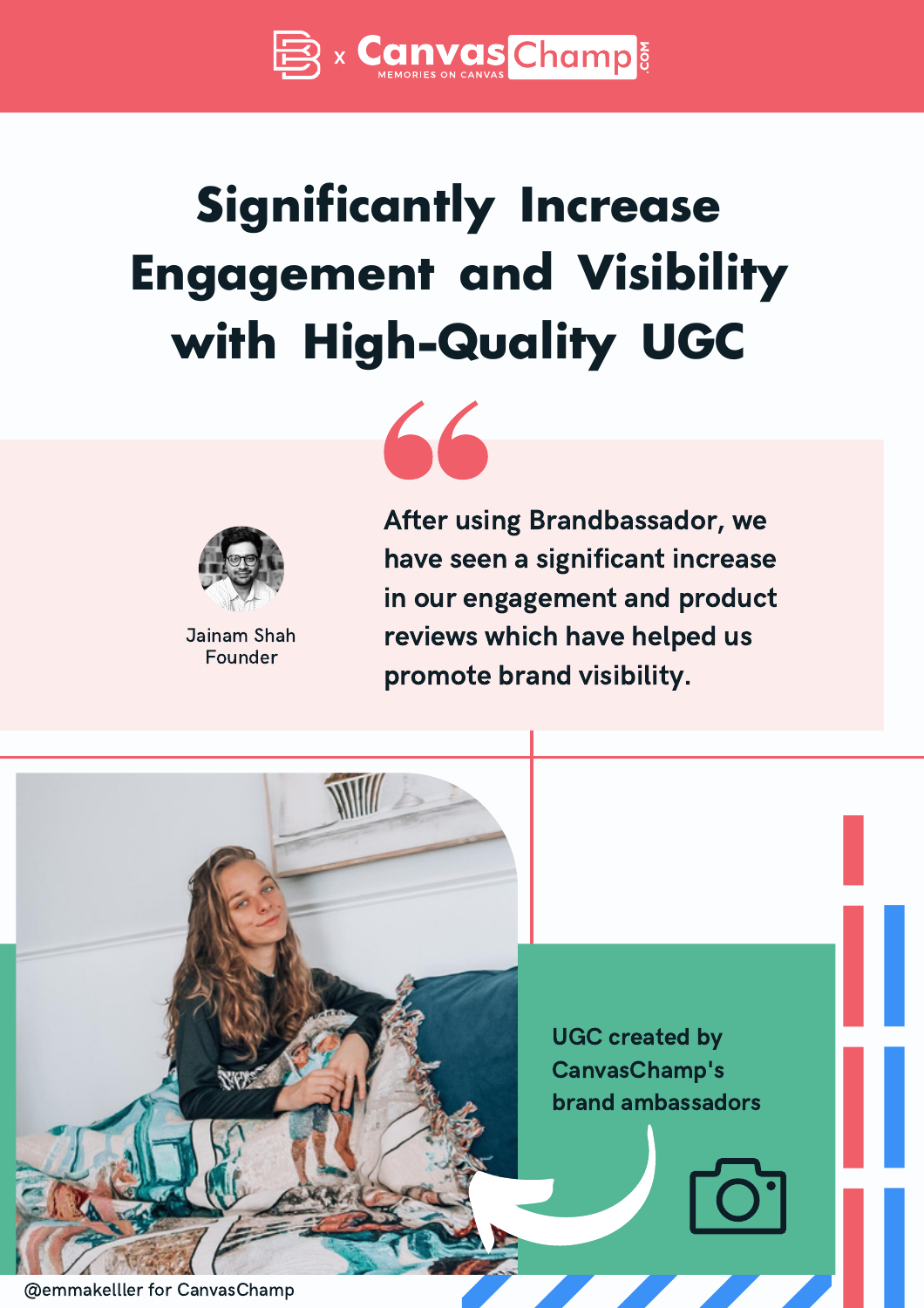## Case Study Contents

| <b>Business Challenges</b> | 02 |
|----------------------------|----|
| Pain Points                | 03 |
| <b>Customer Success</b>    | 04 |
| Summary                    | 06 |



How do you use your ambassadors to be your best salespeople and drive revenue for your business?

Brandbassador offers a broad spectrum of sales Missions that we tend to use in our favour for driving in more sales.

"Brandbassador has helped us solve one of the biggest challenges we, as a team, were facing, of creating engaging content and increasing engagement on our platforms."

4311 New Ambassadors

> 573k Social Media Impressions

53.56m Direct Reach

Jainam Shah

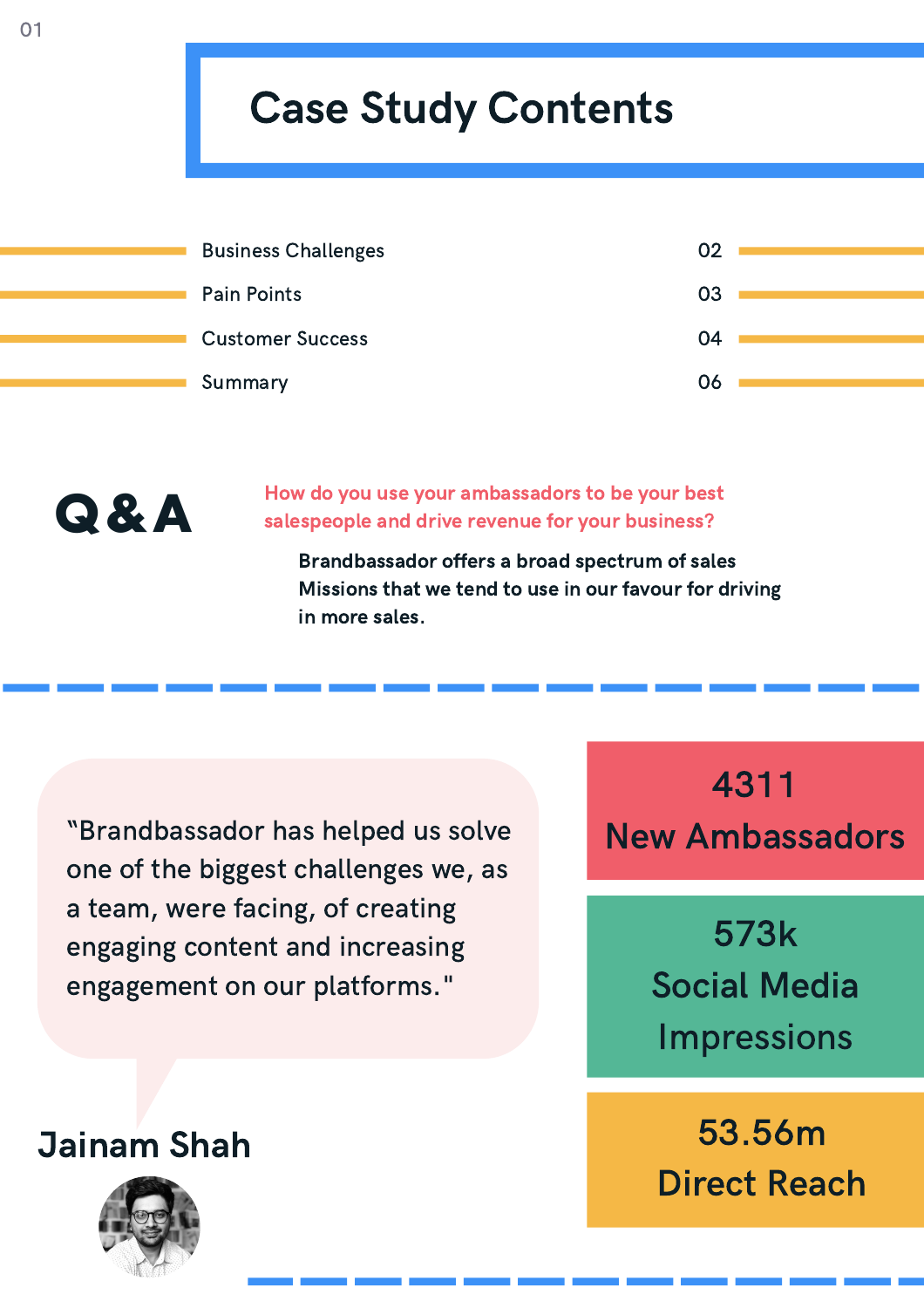### Business Challenges

One of the biggest challenges that CanvasChamp were facing before joining Brandbassador was creating engaging content for their community and increasing engagement on their social platforms.

They needed a centralised tool that could help them increase social buzz and get better quality UGC (user-generated content) from their community.

## Pain Points

- Creating engaging and visually-appealing content
- Unsatisfactory levels of engagement on social media
- No centralised tool to communicate with ambassadors
- Difficulty tracking ambassador data and sales

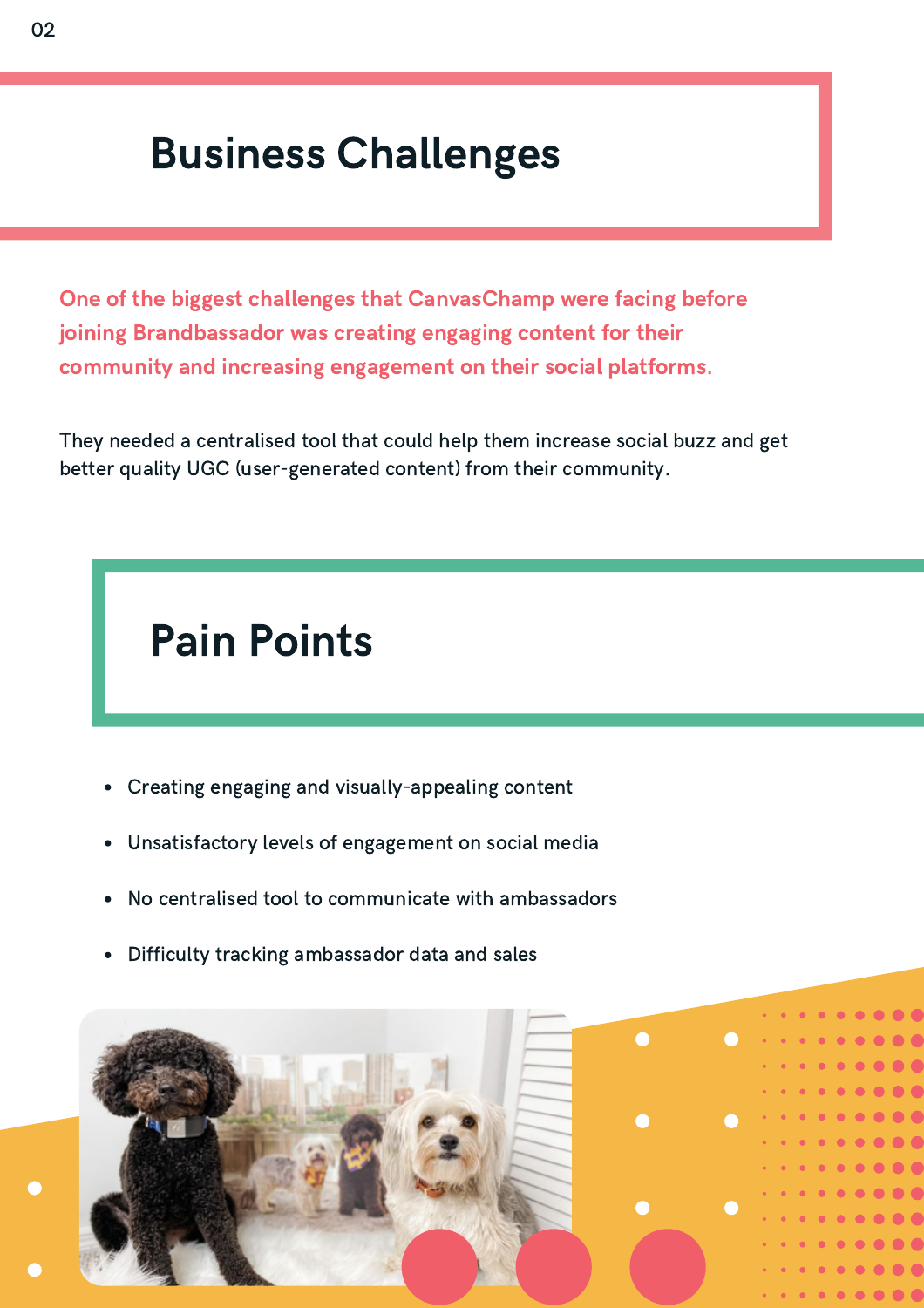#### Customer Success

One of the many things that CanvasChamp loves about the platform is "how easy it is to track every like, every comment, every sale, every follower".

Because of that, they feel confident enough to dive deeper into the insights and the social buzz value that Brandbassador helps them to create.

They have seen a visible hike in their community since they started using the platform. Their "social media reach has gone to 53.56 million, with a whopping 7% increase in Instagram itself."



#### Summary

After using Brandbassador, CanvasChamp has seen a significant increase in their engagement and product reviews which have helped them to promote brand visibility. The platform has helped the team to centralise their communication with ambassadors and influencers.

They love all the Mission templates on the platform, especially the holiday-themed Missions, they describe as trending and on point.